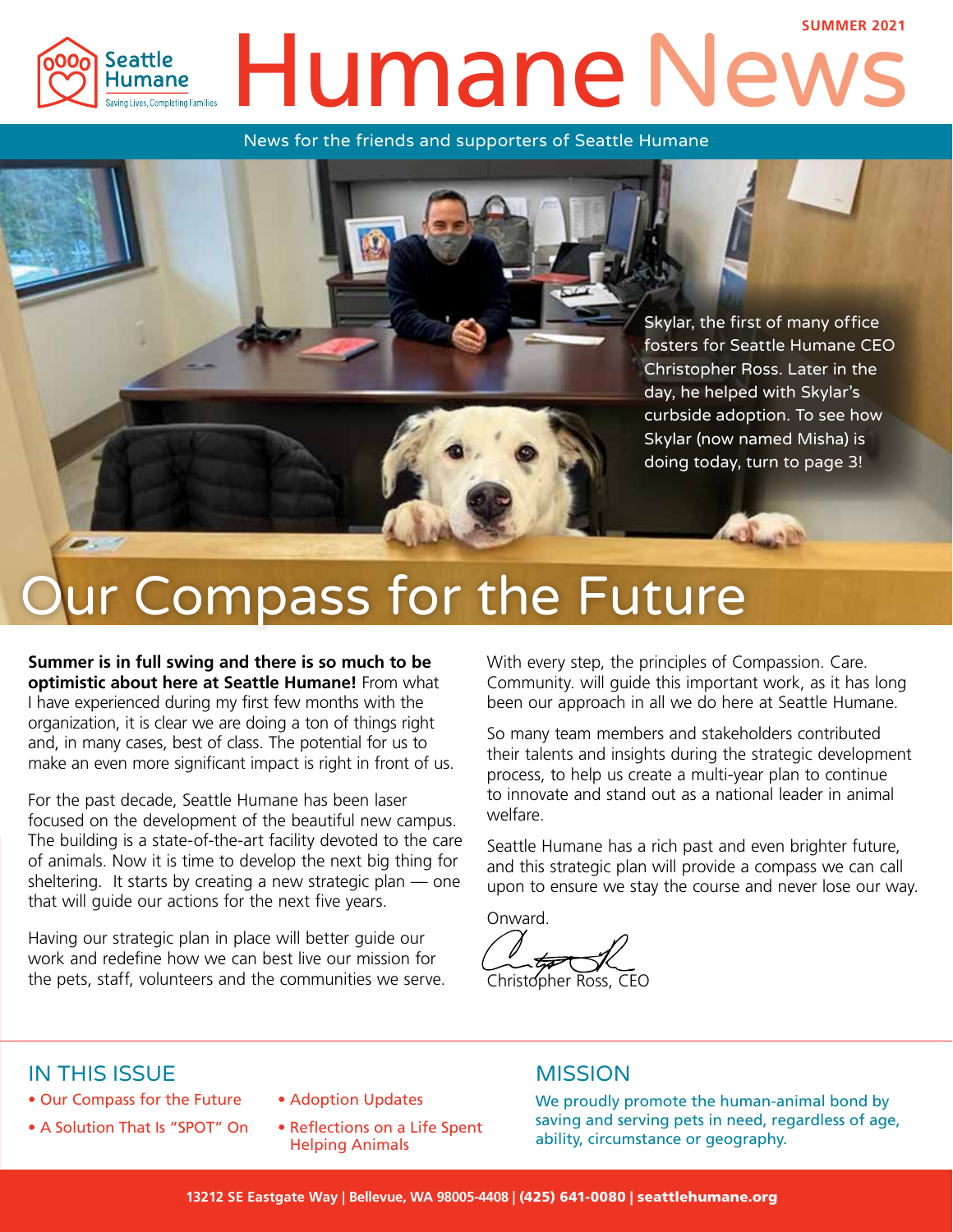# A Solution That Is "SPOT" On New Temporary Care Program Keeping Pets and Families Together



Angela is reunited with her beloved dog Moe, after he spent some time in a temporary foster home through Seattle Humane's SPOT program.

In January 2021, Angela found herself in a desperate situation. She'd lost her job the previous summer, and needed to move back to Arizona to help her mother who was recovering from a recent surgery.

But she couldn't take her beloved dog Moe, a 4-yearold Shepherd mix she adopted from Seattle Humane in 2019 – at least, not yet. She needed time to tend to her mother and find a place of her own in Arizona.

"The week before moving, I tried every friend and family member to see if I could get somebody to foster him, and I couldn't find anyone. I was heartbroken. I was looking up Seattle Humane's surrender information online when I found the link to the SPOT program. This was a Godsent miracle!" Angela said.

SPOT – Supporting Pet Owners in Transition – was launched last year with the goal of helping pet owners, like Angela, facing a life event where they need temporary care for a pet. These are pet parents facing loss of housing, hospitalization or other major transitions. Rather than surrendering the pet they love, SPOT provides the one thing needed most in situations like this – time.

"When Angela reached out to us, she was elated to learn about the SPOT program," said Pet Resource Center Manager Julie McCabe. "The program allowed Moe to be placed in a safe and loving environment, so Angela could focus on helping her mother and getting settled into her own place."

Thanks to SPOT and Seattle Humane's community of dedicated supporters, Moe was able to stay with a loving foster family, who gladly took him on lots of walks and hikes, and even a camping trip. Photos and updates on Moe sent by Seattle Humane's Pet Resource Center to Angela thousands of miles of away kept her positive and relieved.

After finding work in February, she flew back to Seattle a few weeks later to collect Moe and take him back to Arizona. The tears she shed in January saying goodbye to Moe returned – but this time they were tears of joy.

"I am so grateful for all the angels who work for, volunteer with, and support Seattle Humane. Without the SPOT program, my family and my heart would not be whole again. We don't rescue pets, they rescue us," Angela said.

Your gift can help more families like Angela and Moe stay together. Please visit seattlehumane.org to help support SPOT and other programs keeping pets with their loving families. **If you or someone you know needs to find temporary shelter for their pets, contact Seattle Humane's Pet Resource Center at 425-649-7561 or email SPOT@seattlehumane.org.** 

**"Without the SPOT program, my family and my heart would not be whole again." — Angela**

**SEATTLE HUMANE** 

Day of **JULY 16, 2021** 

### Thank You for Supporting Our 2nd Annual Day of Giving on July 16!

We've expanded our approach to our lifesaving mission, reaching beyond the shelter to connect pets — and the families who love them — with services that preserve and strengthen the human-animal bond. Whatever the challenges may be, Seattle Humane is there to lift up our community, always with compassion and the highest quality care.

**It's not too late to make a gift to help pets in need. Please visit seattlehumane.org.**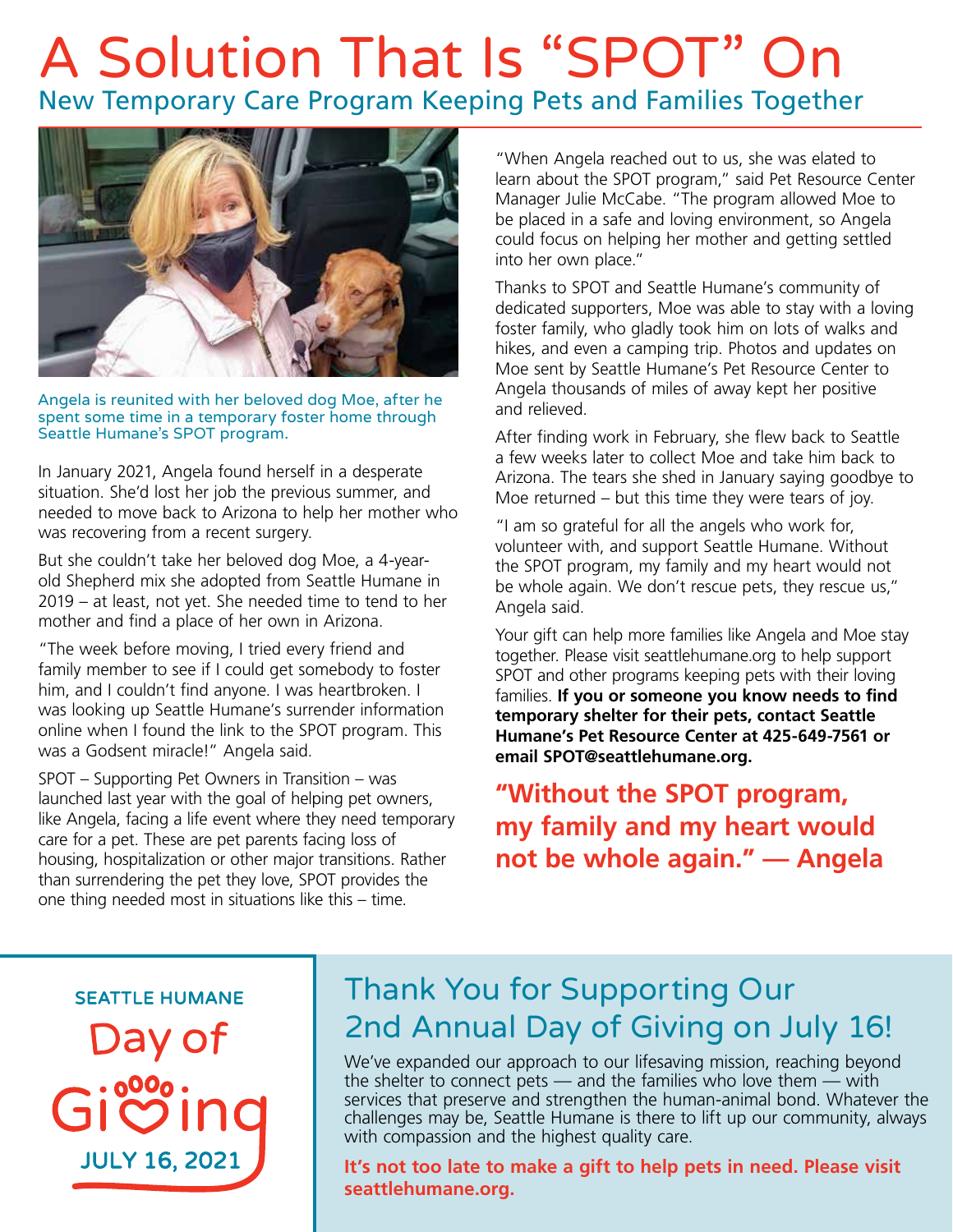### The Happy Families Made Possible with Your Support *Adoption Updates*

#### **Honey Boy (now named Flan)** Lifesaver transfer from Maui

"We would like to thank you and the rest of the team at Seattle Humane for saving Flan twice once when you brought him over from Hawaii, and a second time when you treated him for a URI he only started showing symptoms for after he came home with us. He



is a perfect, talkative, active boy prince. We absolutely adore him and are made happier every single day because he's in our lives. Thank you again to the amazing team of vets, employees and volunteers at Seattle Humane for connecting us with the cat of our dreams." **— Daniela C.**

#### **Nala (now Lavender)**

#### Lifesaver transfer from Quincy Animal Shelter



"Lavender is doing wonderful. We have definitely built a strong bond. She is starting to come out of her shell and trusts us more and more every day! My vet and I actually figured out what exactly caused her eye problems — we found numerous bb pellets in her head that caused the trauma to the eye. But we are so glad we found her and can give her the

home she deserves. We absolutely adore her, she's the best dog ever. We can't thank you enough for helping us adopt her. Your staff is so amazing!" **— Jayme S.**

#### **Bumper**

"He definitely likes to always be nearby and loves his head rubs. He's a real ladykiller with those moody blue eyes. I have my work cut out for me, trying to keep him from becoming a chunky boy; he loves the food dish and is a seasoned pro at human-herding to let you know he wants to eat. Now.

"Bumper says, 'Cheers' and 'Thanks for all your hard work as animal angels' but most of all, 'Thanks for finding a human that takes orders well. I believe he is trainable.'" **— Rob W.**



#### **Crimson and Aggie**  Texas Lifesaver transfers

Their backstory: "They were dumped in my neighborhood and were seen around for over a week, in freezing temperatures, sleeping in open garages and barns before people started to realize they may have been dumped. They made their way to my house and just came in my garage and laid down, they were so tired and hungry. Their bond stole my heart. I'm beyond ecstatic they were adopted together with a very loving family." **— Kim Wiley, Atascosa Animal Allies** 





Today: "They are doing FANTASTIC. They are practically perfect. There isn't a person they don't love . . . and it is fully mutual!" **— Melissa D.**

#### **Marie (now Inu)**



#### One of three cats found abandoned in Yakima after their owners moved and left them behind

"We are so over the moon happy that she has chosen us and called us home. She brings us jooooy and silliness, and she loves her older brother! We love her and we are so grateful that you rescued her!" **— The Garcias**

#### **Skylar (now Misha)**

"Our new best friend, who we have renamed Misha, has been doing very well! She has amazed us with how calm she is in the car when we drive to the trail. Thank you again for bringing Misha to us." **— Nickole and Orion**



**All of these pets are living happily with loving families, thanks to the support of friends like you. Help us save even more pets and visit seattlehumane.org.**